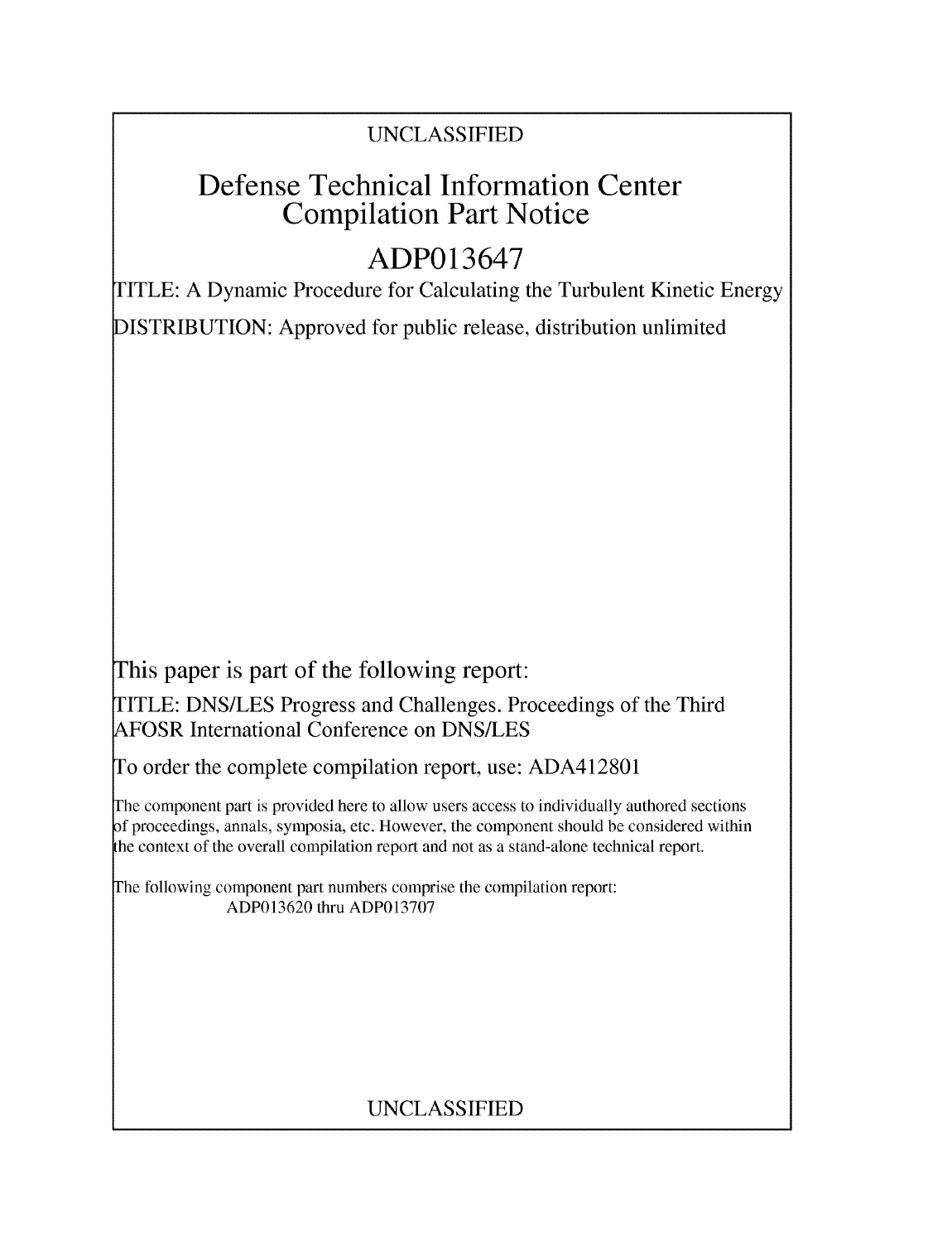## **A** DYNAMIC PROCEDURE FOR **CALCULATING** THE **TURBULENT KINETIC** ENERGY

B. KNAEPEN, **0.** DEBLIQUY AND D. CARATI *Universt6 Libre de Bruxelles,* Boulevard du Triomphe, Campus Plaine - *CP.231, 1050 Brussels, Belgium*

Abstract. We propose a dynamic model based on the Germano identities to evaluate the subgrid scale energy  $\langle \overline{k} \rangle$  in LES as a function of the large scale velocity field only. Contrary to traditional transport equation for  $\overline{k}$ , this model does not require any additional equation and provide a very simple first approximation for  $\bar{k}$ .

### **1.** Introduction

The aim of LES is to make predictions about turbulent flows which are not accessible by DNS. Therefore, it is important to establish correspondence rules between the physical quantities predicted by LES and their actual measured values. These correspondence rules are also useful when assessing the performance of **LES** subgrid models through the comparison with resolved DNS, although in that context it may be possible to filter the DNS fields down to the **LES** scales to produce the desired comparison.

A detailed discussion of how to establish these correspondence rules can be found in (Winckelmans et al, 2001). Here we focus our attention to one of most fundamental one: the relation between the total energy (density) of the turbulent fluid and the resolved LES energy density. It can be written as,

$$
E = E_R + E_{sgs},\tag{1}
$$

where E denotes the total energy,  $E_R$  the resolved LES energy and  $E_{sgs}$  is the subgrid-scale energy. This last quantity is traditionally not available in **LES** and thus needs to be reconstructed to evaluate the total energy density from the LES energy density. As shown in (Winckelmans et al, 2001),  $E_{sgs}$ is also required to reconstruct the full Reynolds stress tensor.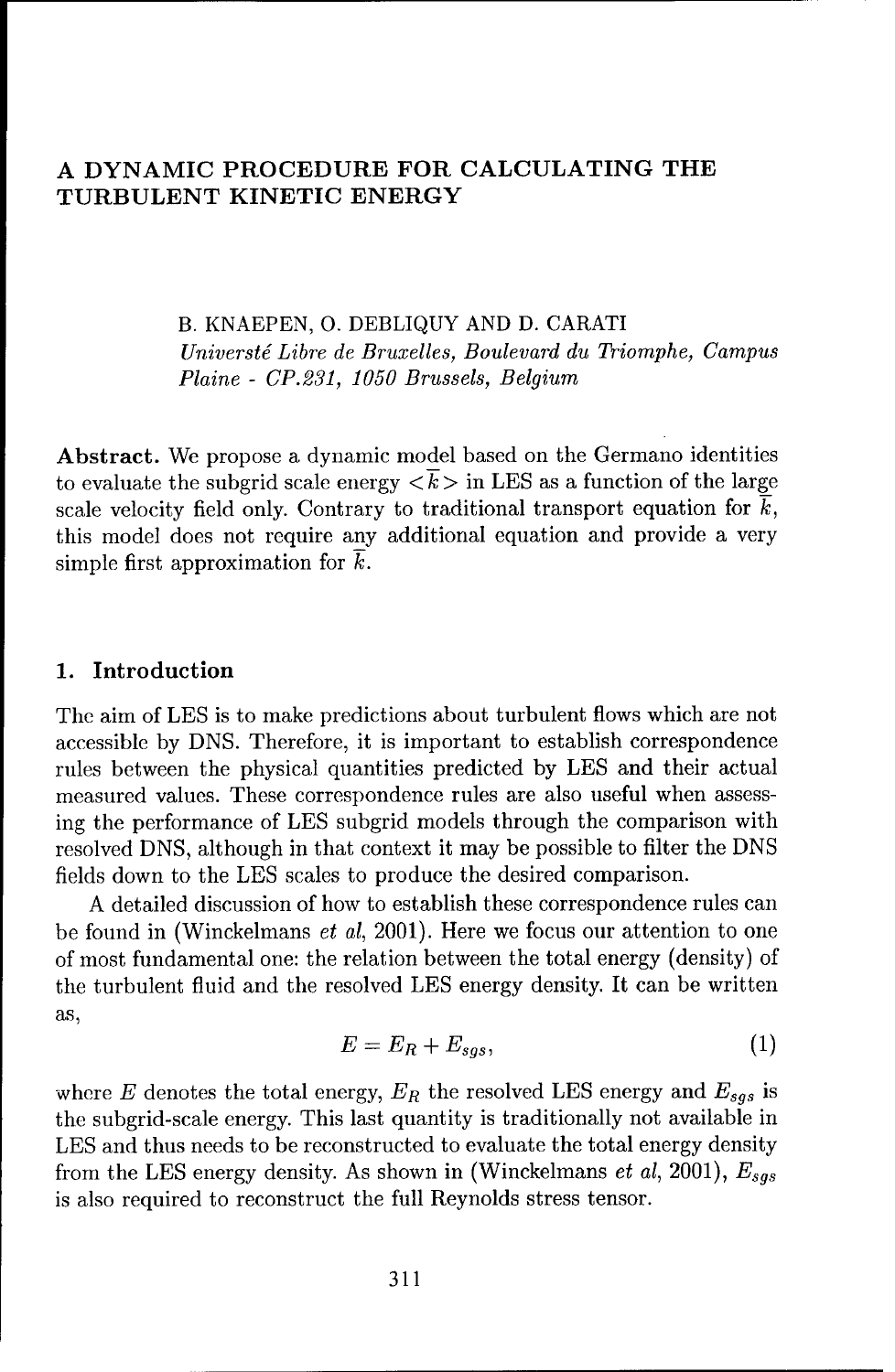#### 312 B. KNAEPEN ET AL.

In order to calculate  $E_{sqs}$ , a transport equation can be introduced. Although quite effective (Debliquy et al, 2001), this method has however two side effects. First, to close the transport equation in terms of filtered quantities, one needs further modelling efforts. Second, the resolution of the extra equation increases the computation requirements.

In this paper, we propose a different approach and show how an estimate of the subgrid scale energy  $E_{sgs}$  can be obtained using the Germano identities and a model for the energy spectrum. We also produce some numerical results to illustrate the method.

#### 2. Modelling the turbulent kinetic energy

For an incompressible, Boussinesq flow, the Navier-Stokes equations for the LES field  $\overline{u}_i$  read,

$$
\partial_t \overline{u}_i + \partial_j(\overline{\overline{u}_j}\overline{\overline{u}_i}) = -\partial_i \overline{p} + \nu \triangle \overline{u}_i - \partial_j \overline{\tau}_{ij}.
$$
 (2)

One of the essential difficulty of LES consist in modelling the unknown subgrid-scale stress tensor  $\overline{\tau}_{ij} \equiv \overline{u_i u_j} - \overline{\overline{u_i u_j}}$  which appears in the filtered Navier-Stokes equations. Note that since our numerical code is fully dealiased we have, for consistency, expressed (2) only in terms of filtered quantities, including  $\overline{\tau}_{ij}$ .

Like any second-order symmetric tensor,  $\overline{r}_{ij}$  may be decomposed into an isotropic part and a trace-free part:

$$
\overline{\tau}_{ij} = \frac{2}{3}\overline{k}\delta_{ij} + \overline{\tau}_{ij}^*,\tag{3}
$$

where  $\overline{\tau}_{ij}^* = \overline{\tau}_{ij} - \frac{1}{3}\overline{\tau}_{rr}\delta_{ij}$  and

$$
\overline{k} = \frac{1}{2}\overline{\tau}_{rr} \tag{4}
$$

$$
=\frac{1}{2}(\overline{u_i}\overline{u_i}-\overline{\overline{u_i}}\overline{u_i}).
$$
\n(5)

Traditionally,  $\vec{k}$  is known in the literature as the turbulent kinetic energy. However, this name might be misleading and one must be careful about the interpretation of  $k$ . To be more precise, let us denote by  $u_i$  the non-filtered velocity and by  $u'_i$  the subgrid scale part of  $u_i$ . We then have  $u_i = \overline{u}_i + u'_i$  and we can define three local energy densities: 1)  $e = \frac{1}{2}u_iu_i$ ; 2)  $e_R = \frac{1}{2} \overline{u}_i \overline{u}_i$ ; 3)  $e_{sgs} = \frac{1}{2} u'_i u'_i$ . At this stage, it might be tempting to identify the turbulent kinetic energy  $\overline{k}$  with  $\overline{e}_{sqs}$ . However, only their space average are identical. Indeed, locally we have:

$$
\overline{k} = \overline{e}_{sgs} + \overline{\overline{u_i} u_i'}.
$$
\n(6)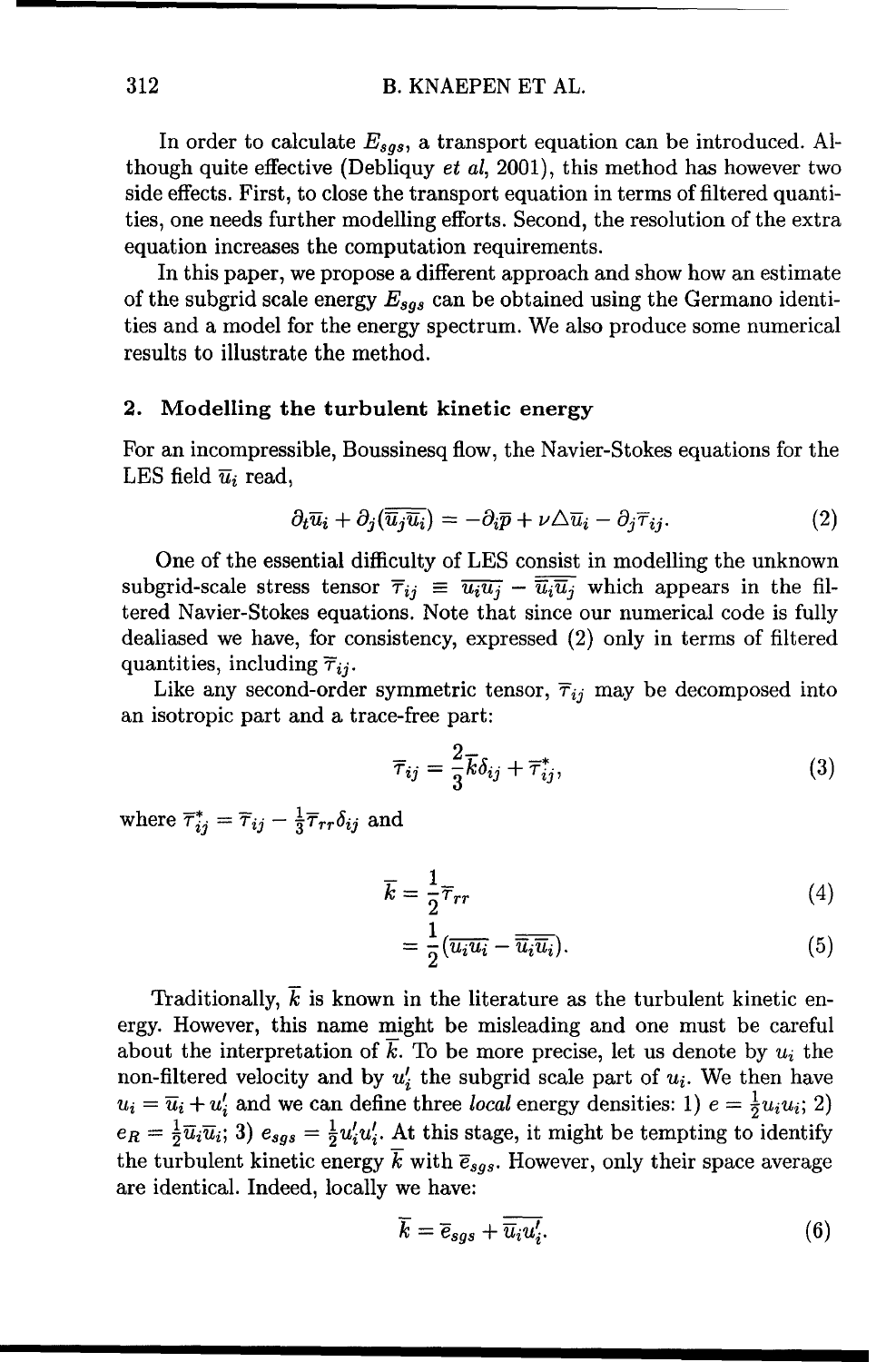#### A DYNAMIC PROCEDURE FOR TURBULENT KINETIC ENERGY 313

Therefore,  $\vec{k}$  does not represent the *local* contribution of the small scales to the energy budget. To add to this, we also recall that *k* is in general not even positive definite for arbitrary grid filters (e.g. projectors).

Usually, modelling  $\overline{k}$  is not an issue in the case of incompressible LES since one can define a modified pressure,  $\bar{p}' = \bar{p} + \frac{2}{3}\bar{k}$  which is obtained by enforcing the continuity condition  $\partial_i \overline{u}_i = 0$ . However, this does not apply to the compressible case and as we exposed in the introduction, the knowledge of  $\langle k \rangle$  might be very useful for real flow predictions and comparison with DNS.

To proceed, we follow the steps of (Germano et al, 1991) and introduce a second coarser filter called the test-filter which we denote by  $\cdots$ . In the sequel all the filters considered will be sharp Fourier cut-offs. Therefore, the "grid+test" filter, denoted  $\widetilde{\cdots}$  is equivalent to the test-filter:  $\widetilde{\cdots} = \widehat{\cdots}$  $=$   $\widehat{\cdots}$  The filtered velocity  $\widetilde{u}_i$  then satisfies the following equation:

$$
\partial_t \widetilde{u}_i + \partial_j(\widetilde{\widetilde{u}_i \widetilde{u}_j}) = -\partial_i \widetilde{p} + \nu \triangle \widetilde{u}_i - \partial_j \widetilde{T}_{ij},\tag{7}
$$

where  $\widetilde{T}_{ij} \equiv \widetilde{u_i u_j} - \widetilde{\widetilde{u_i} u_j}$  is the subgrid-scale stress tensor at the combined grid+test filter level. The Germano identity states that  $\widetilde{T}_{ij}$  and  $\widetilde{\tau}_{ij}$  are related by,

$$
\widetilde{L}_{ij} = \widetilde{T}_{ij} - \widetilde{\tau}_{ij},\tag{8}
$$

where,

$$
\widetilde{L}_{ij} = \widetilde{\overline{u_i}\widetilde{u}_j} - \widetilde{\widetilde{u_i}\widetilde{u}_j},\tag{9}
$$

is the Leonard tensor.

For any quantity we have the following property,

$$
\langle F \rangle = \langle \overline{F} \rangle = \langle \widetilde{F} \rangle, \tag{10}
$$

where the bracket  $\langle \cdots \rangle$  denotes space average:  $\langle F \rangle = \frac{1}{V} \int d^3x F(x)$ . Indeed, for any filter  $G(y)$  (...) we have  $\int d^3y G(y) = 1$  so that:

$$
\langle \overline{F} \rangle = \frac{1}{V} \int d^3x \overline{F}(x) \tag{11}
$$

$$
=\frac{1}{V}\int d^3x\int d^3y G(x-y)F(y)\tag{12}
$$

$$
=\frac{1}{V}\int d^3y F(y)\int d^3z G(z)\tag{13}
$$

$$
=\frac{1}{V}\int d^3x F(x) = \langle F \rangle \tag{14}
$$

where we have used the change of variable:  $z = x - y$ .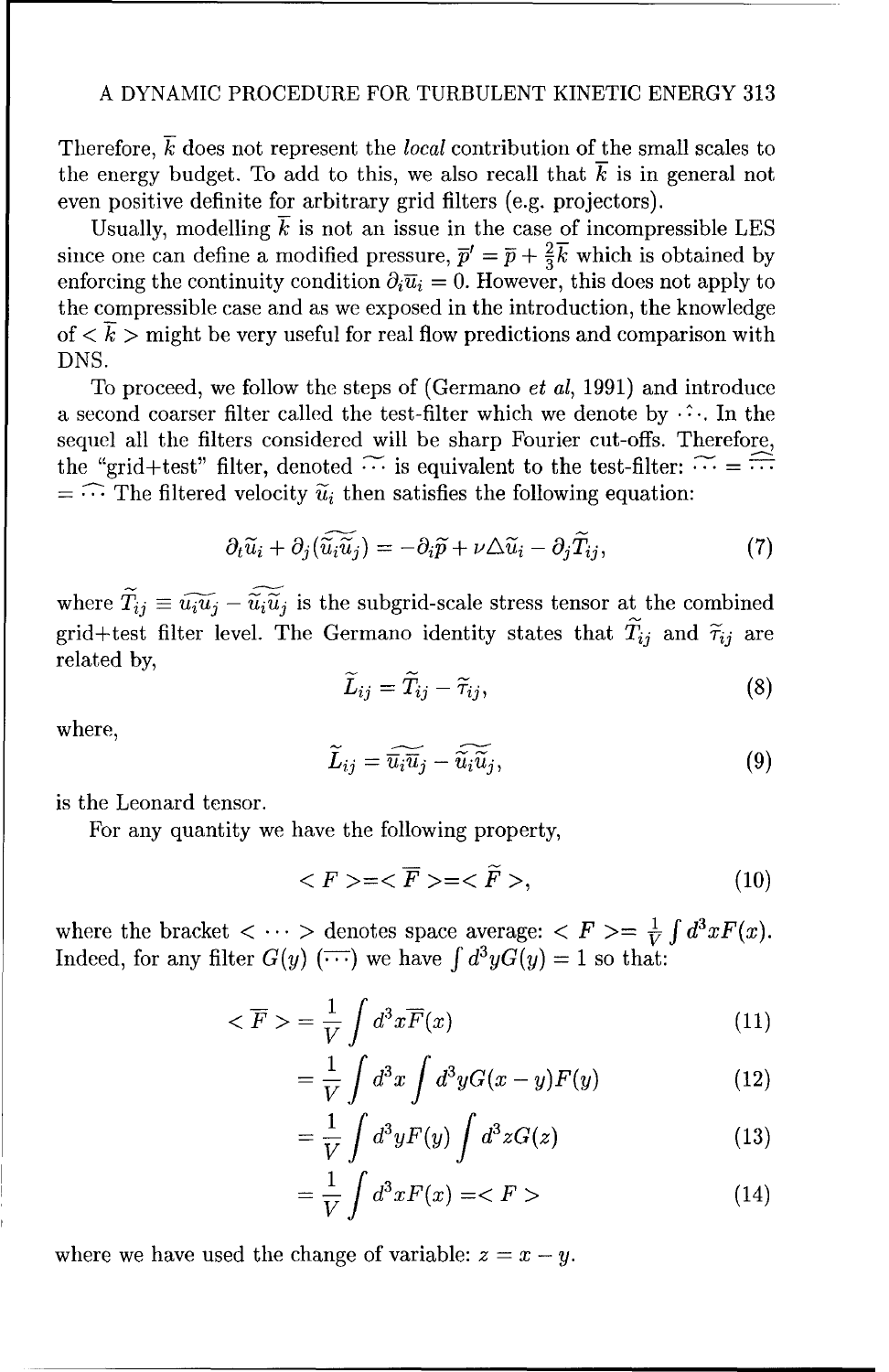

Figure 1. Space average of Leonard tensor.  $\vec{k}_c$  and  $\tilde{\vec{k}_c}$  denote respectively the cut-offs at grid and grid-and-test levels.

Using property (10) and the trace of equation (9) we get the relation,

$$
\langle \widetilde{L}_{ii} \rangle = \langle \overline{u}_i \overline{u}_i \rangle - \langle \widetilde{u}_i \widetilde{u}_i \rangle, \tag{15}
$$

which states that the space average of the Leonard tensor is equal to twice the difference of the energy at grid level and grid+test level. Another way of getting this relation is by taking the trace of  $(8)$ . Denoting by  $\widetilde{K}$  the turbulent kinetic energy density at grid+test level, we obtain,  $\langle \tilde{L}_{ii} \rangle =$  $2( $\tilde{K}> - <\overline{k}$ ), which has of course the same interpretation. Figure 1$ illustrates the situation.

The above considerations allow us to write,

$$
\langle L_{ii}\rangle = 2\int_{\tilde{k_c}}^{\overline{k_c}} E(k)dk,
$$
\n(16)

where  $\overline{k}_c$  and  $\overline{k}_c$  denote respectively the cut-offs at grid and grid+test levels. The energy spectra  $E(k)$  is defined so that,  $E = \int_{0}^{\infty} E(k)dk$ .

The next step in the analysis is to introduce a model for the energy spectra. To begin with, let us suppose that  $\overline{k}_c$  and  $k_c$  lie in the inertial range which is assumed to be represented by  $E(k) = C_K \epsilon^{2/3} k^{-\frac{3}{3}}$  where  $C_K$  is the Kolmogorov constant and  $\epsilon$  is the global dissipation which is usually not known in LES simulations. We propose here to estimate  $C_K \epsilon^{\frac{2}{3}}$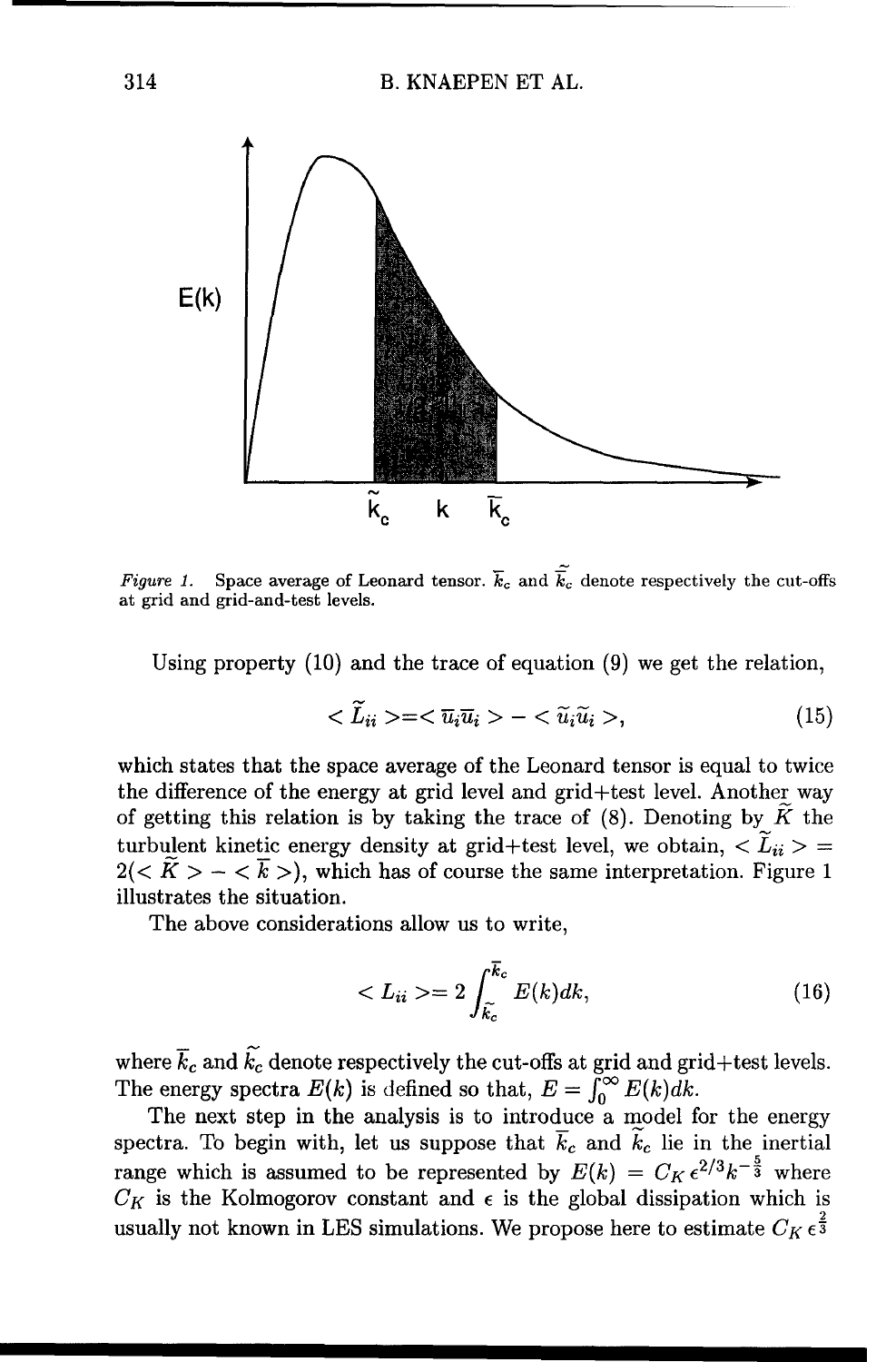by substituting  $E(k)$  in (16). After straightforward algebra one gets:

$$
C_K \epsilon^{\frac{2}{3}} = \frac{<\widetilde{L}_{ii}>}{3(\widetilde{k}_c^{-\frac{2}{3}} - \overline{k}_c^{-\frac{2}{3}})}.
$$
 (17)

If we now extend the inertial range to infinity (which is the main approximation so far) we finally get a dynamic expression for the mean turbulent kinetic energy:

$$
\langle \overline{k} \rangle = \int_{\overline{k}}^{\infty} E(k) dk \tag{18}
$$

$$
=\frac{}{2(\frac{\bar{k}_c}{\bar{k}})^{\frac{2}{3}}-1}
$$
(19)

$$
=\frac{\langle \tilde{L}_{ii} \rangle}{2(\frac{\tilde{\Delta}}{\Delta})^{\frac{2}{3}}-1},\tag{20}
$$

where  $\overline{\Delta}$  and  $\tilde{\Delta}$  denote respectively the width of the grid and grid+test filters. The last equation is written to stress that the model is also suited to the physical formulation approach. Indeed, we only used spectral considerations to establish the model but the final result does not require the spectral formulation. We stress that the expressions (19) and (20) are indeed dynamic since they can be evaluated during the simulation. Usually they do not represent any further computational effort since  $\tilde{L}_{ii}$  is often already required by dynamic eddy-viscosity models.

In the next section we present some results based on our estimate of  $\langle \bar{k} \rangle$ .

## **3.** Numerical results

To test model (19), we have build a 2563 DNS database of isotropic decaying turbulence. The initial condition is build according to Rogallo's prescription (Rogallo, 1981) using the spectra of the Comte-Bellot-Corrsin (Comte-Bellot and Corrsin, 1971) experiment at stage 2. The initial random phases of the velocity fields are correlated by time-stepping 100 times the flow and maintaining the spectra constant.

The initial condition of the DNS has then been filtered down to **32'** modes and two kind of LES have been performed. The first one is denoted LES/KOL. It is based on an eddy-viscosity model with Kolmogorov scal- $\lim_{i \to \infty} \overline{\tau}_{ii}^* = -2C\epsilon^{\frac{1}{3}}\overline{\Delta}^{\frac{4}{3}}\overline{S}_{ii}$ , where  $\overline{S}_{ii} = \frac{1}{2}(\partial_i\overline{u}_i + \partial_i\overline{u}_i)$ ; the constant C is evaluated using the dynamic procedure. The second **LES** run is denoted LES/Transport. It is also based an eddy-viscosity model but this time, the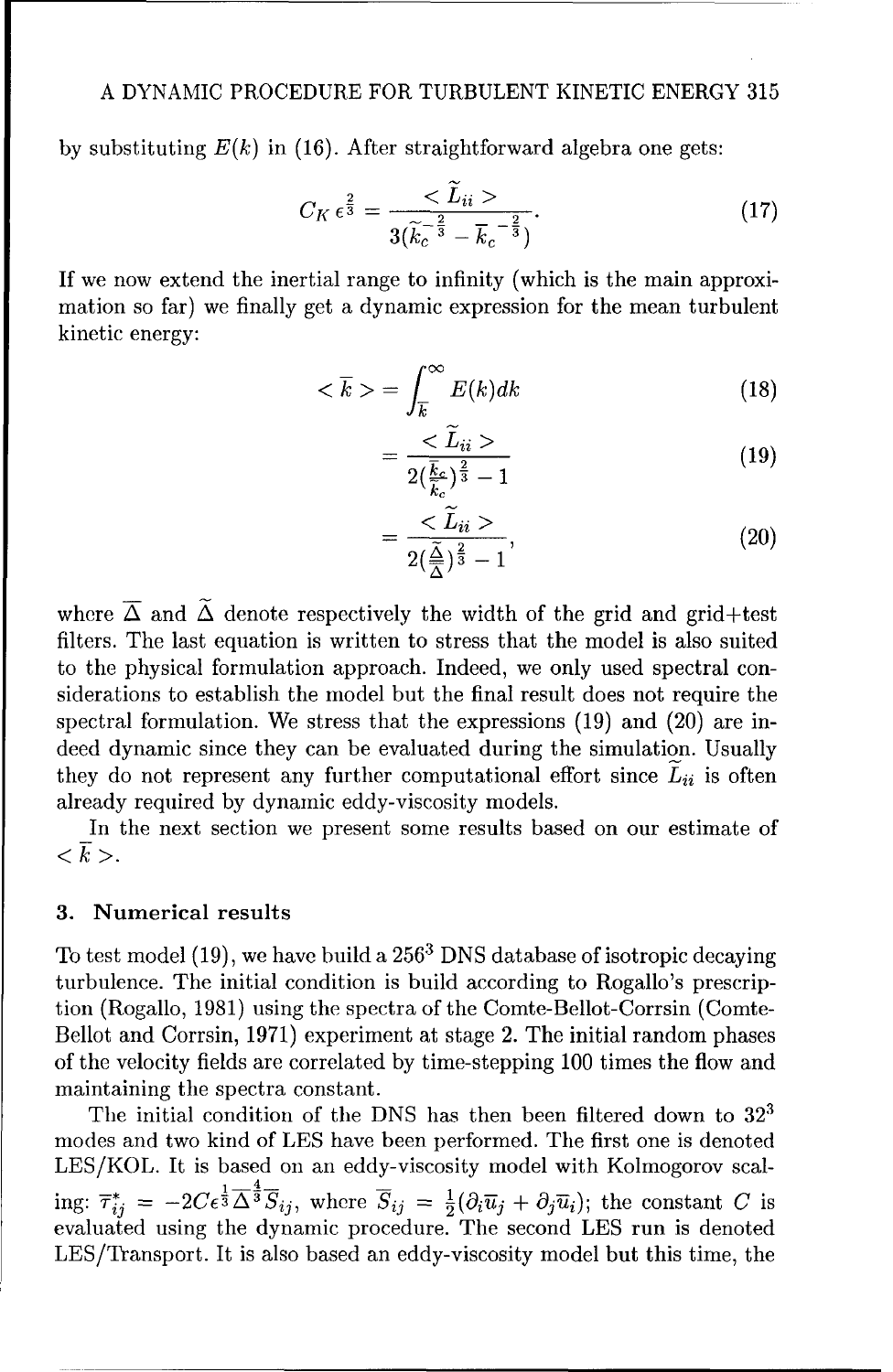

Figure 2. Filtered energy and average turbulent kinetic energy decays.

viscosity is scaled with the turbulent kinetic energy:  $\overline{\tau}_{ii}^{*} = -2C\overline{k}_{\perp}^{\frac{1}{2}}\overline{\Delta S}_{ii}$ where the constant  $C$  is also evaluated using the dynamic procedure and  $k_{+} = k$  for  $k > 0$  and  $k = 0$  otherwise. The essential difference is that here  $k$  is not evaluated using the diagnostic (19) but is simulated using the transport equation due to Speziale (Speziale, 1991); the details of this **LES** simulation can be found in (Debliquy  $et$   $al$ , 2001). For completeness, we have also performed a **323** unresolved DNS to emphasize the roles of the **LES** models.

In Figure 2 we plot 1) the energy decay of the **323** modes resolved by the LES  $(E_R \leq \epsilon_R >$  in the terminology described above) for the different models used; 2) the subgrid-scale energies predicted by model (19) (dynamic TKE) and by the turbulent kinetic transport equation (transport TKE). From the graph we observe a good agreement between the filtered DNS and the two **LES** which produce very similar results for the resolved energy. The importance of the subgrid-scale models is stressed by the "No Model curve". The average turbulent kinetic energies predicted by the two LES models are quite different initially but tend to get closer to each other later.

In Figure 3 we plot the decay of the total energy. For the two LES, the curves correspond to the sum of the resolved energies and the average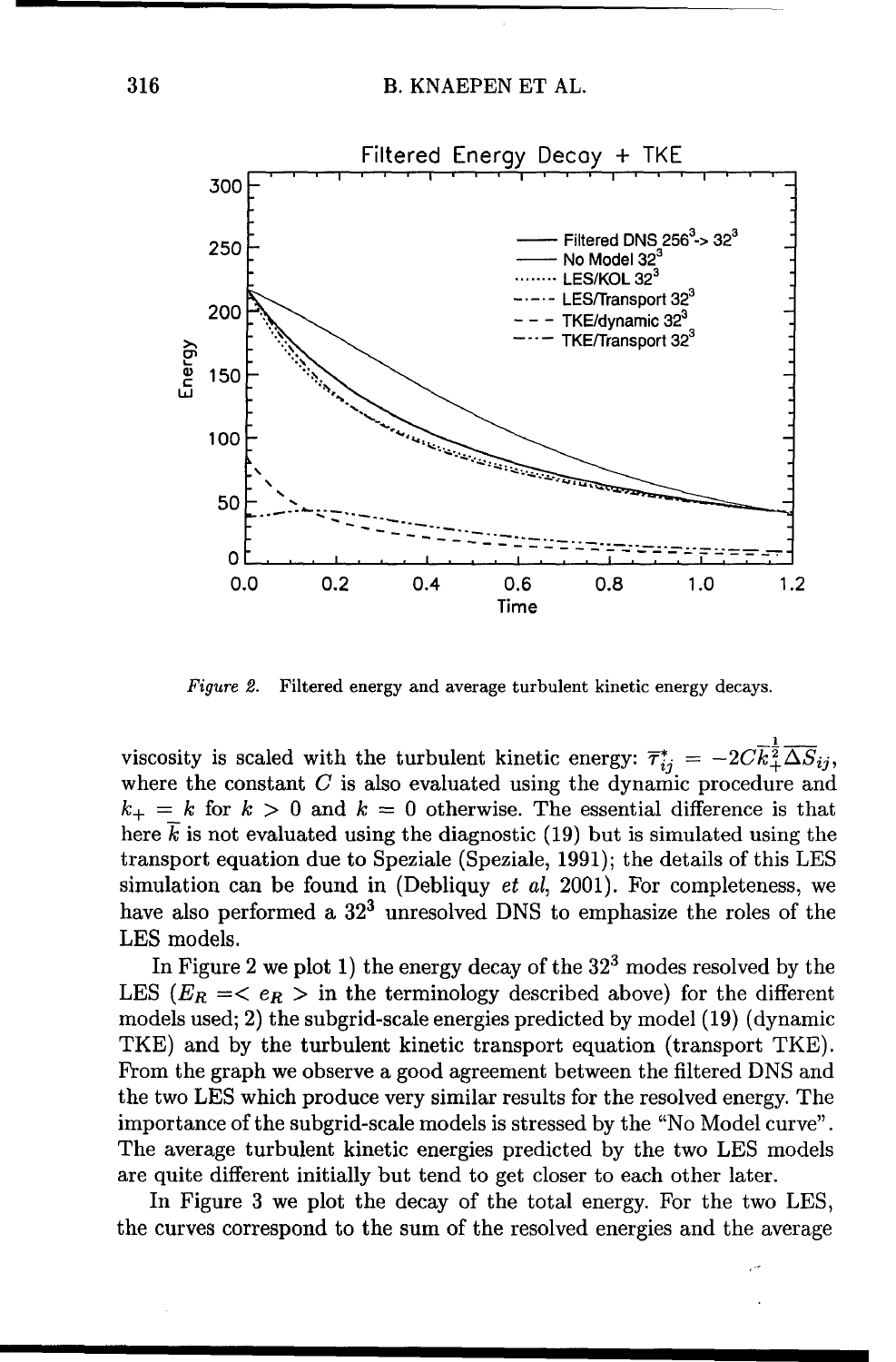

*Figure 3.* Reconstruction of total DNS energy.

turbulent kinetic energies presented in Figure 2. Initially, model (19) tend to overestimate quite seriously the subgrid scale energy. Later, the behavior is much more satisfactory and even slightly better than than the one of the LES/Transport model. The initial precise match between the DNS and the LES/Transport model is of course natural since the initial condition for  $\bar{k}$  is in that case computed from the DNS. The test for model (19) is thus much more severe. The initial overestimate of  $\overline{k}$  by model (19) may be due to two causes. The first one is the choice of the model for the energy spectrum. Indeed, the resolution of our DNS does not allow a clear inertial range and extending the later to infinity may be a crude oversimplification. The second source of error might come from the dynamic procedure itself. It has been observed already that this procedure takes some time to settle and predict appropriate values. This is probably due to the fact that a filtered DNS field is badly correlated as an initial condition for an LES. Bearing these in mind, the prediction of model (19) are nevertheless satisfactory and show that the expression for  $\langle \overline{k} \rangle$  is a useful first approximation when no DNS is available, and if we want to avoid an additional transport equation for  $\overline{k}$ .